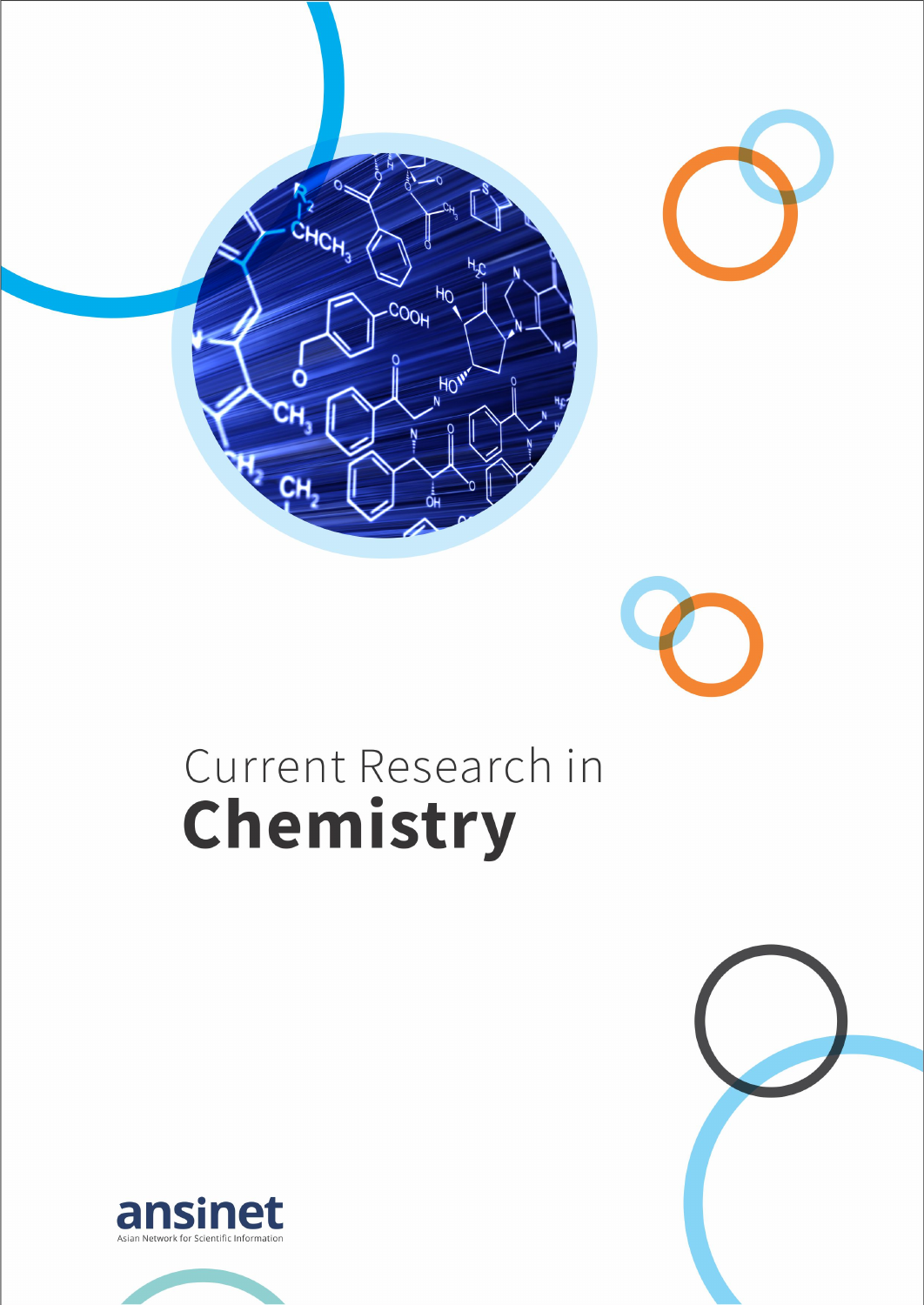#### **OPEN ACCESS Current Research in Chemistry**

ISSN 1996-5052 DOI: 10.3923/crc.2022.1.8



## **Research Article Water Pollution: Causes and Effects in Bomadi Town, Bomadi LGA, Delta State**

 $^{1}$ D.O. Ejemeyovwi and  $^{2}$ O.S. Ejemeyovwi

1 Department of Geography and Regional Planning, Delta State University Abraka, Delta State, Nigeria  $^2$ Department of Safety and Environment, Petroleum Training Institute, Warri, Nigeria

### Abstract

Background and Objective: Water is difficult to obtain in Bomadi and its supply is unreliable in the sparsely populated area of the Niger-Delta Region. Water pollution in the area resulted from the wrong siting of well/borehole close to sewage tank and dumping of refuse/sewage in the water. This study identified various water sources, causes and effects of pollution based on evaluated physico-chemical and biological characteristics. Materials and Methods: The primary sources of data include an oral interview and water chemical analysis while the secondary data are published works in journals, textbooks, etc. Six sample point sources from river, well and borehole was analysed based on the international standard procedure of water collection, storage in a dried disinfected bottle and immediate refrigeration. These are analysed in government-approved laboratories with equipment different types of equipment. Results: The water chemical analysis in Bomadi present various substances within, above and below WHO acceptable limits. Substances found from the analysis include pH, copper, Ca, Mg, Fe, Pb, Cd and Zn, the anion value of carbonate  $(0.01 \text{ mg L}^{-1})$ , bicarbonate (6.30mg L<sup>-1</sup>), sulphate (10.15 mg L<sup>-1</sup>) and nitrate (5.55 mg L<sup>-1</sup>) are obtained. **Conclusion:** Based on health data from the general hospital and oral interviews conducted, the health problems associated with polluted water in the area are heart and kidney, poor blood circulation, gastroenteritis, respiratory illnesses, complications in childbirth, damage to the nervous system, skin lesions, vomiting, cholera, and damage to the nervous system amongst others.

Key words: Pollution, water, environment, oil companies, sewage, refuse, oil spills

Citation: Ejemeyovwi, D.O. and O.S. Ejemeyovwi, 2022. Water pollution: Causes and effects in Bomadi Town, Bomadi LGA, Delta State. Curr. Res. Chem., 14: 1-8.

Corresponding Author: D.O. Ejemeyovwi, Department of Geography and Regional Planning, Delta State University Abraka, Delta State, Nigeria Tel: +08131199090

Copyright: © 2022 D.O. Ejemeyovwi and O.S. Ejemeyovwi. This is an open access article distributed under the terms of the creative commons attribution License, which permits unrestricted use, distribution and reproduction in any medium, provided the original author and source are credited.

Competing Interest: The authors have declared that no competing interest exists.

Data Availability: All relevant data are within the paper and its supporting information files.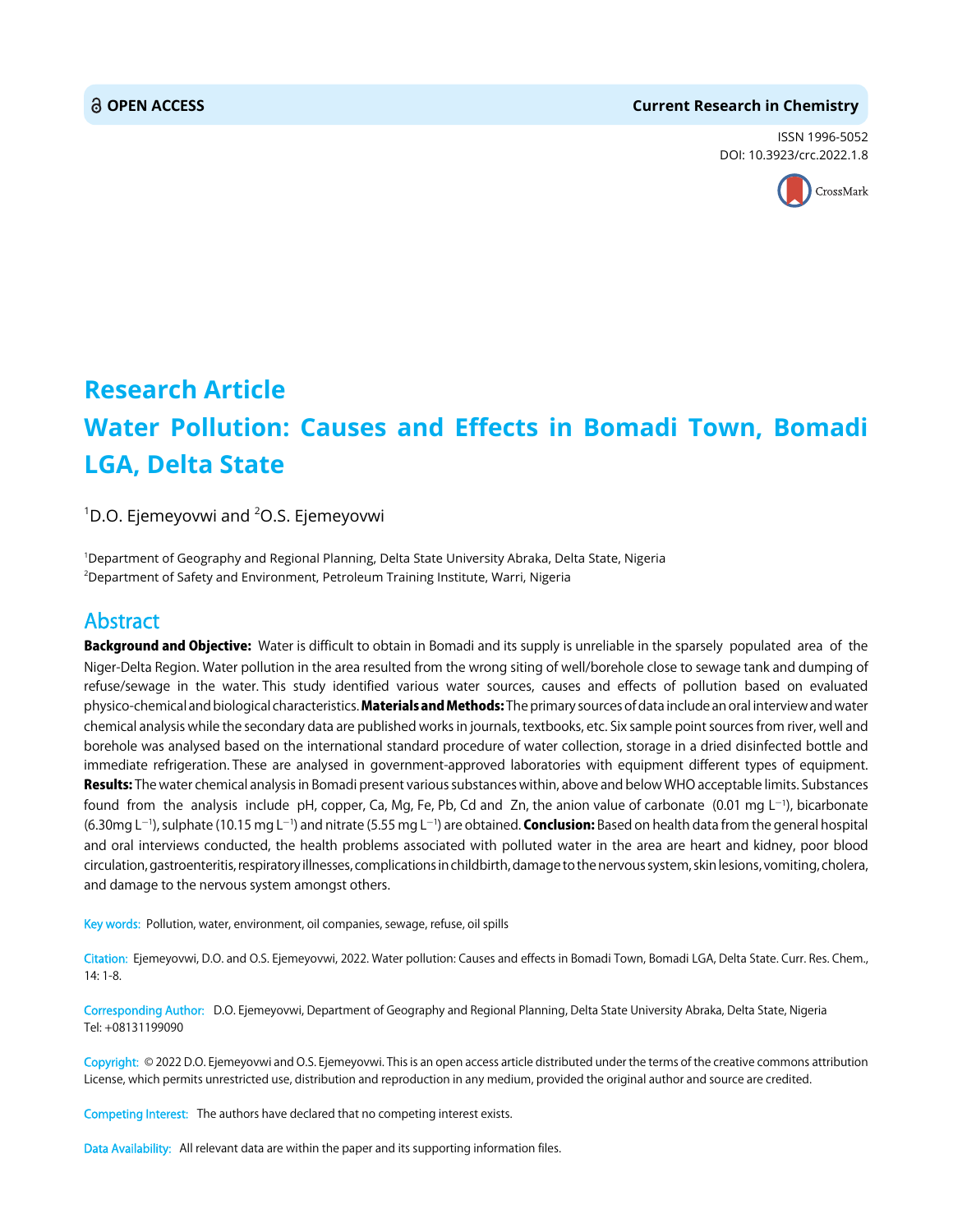#### INTRODUCTION

Water is the lifeblood of the ecosystem, normally wasted, polluted and the rate of change is too minimal compared to its production. There are many ways in which water intended for human consumption can get polluted that include, location of wells and boreholes close to sewage tank as well indiscriminate dumping of refuse and sewage in water and on land. Moss<sup>1</sup> stated that it impacts the system as a whole that is it has physical impacts such as drainage modification of the river channels, catchment area and soil nutrient as it percolates.

The importance of this study includes identification of the various water sources, causes and effects of pollution to evaluate their physico-chemical and biological characteristic. The analysed substances in water samples are identified using international standard laboratory equipment and procedure. Also, oral interviews, documented medical records of the people in general hospital, revealed the health problems associated with pollution in the area. Abraham and Susan<sup>2</sup> worked in the industrial mining and processing area of Kilembe, Western Uganda whose activities from 1956-1982 leftover 15 Mt of cupriferous and cobaltiferous pyrite dumped within a mountain river valley in addition to mine water that is pumped to the land surface. This study assessed the sources and concentrations of heavy metals and trace elements in Kilembe mine catchment water. Multi-element analysis of trace elements from point sources and sinks were conducted to include mine tailings, mine water, mine leachate, Nyamwamba River water, public water sources and domestic water samples using ICP-MS. The study observed mean concentrations (mg kg<sup>-1</sup>) of Co (112), Cu (3320), Ni (131), As (8.6) in mine tailings which are significantly higher than world average crust and are eroded and discharged into water bodies within the catchment. The underground mine water and leachate contained higher mean concentrations ( $\mu$ g L<sup>-1</sup>) of Cu (9470), Co (3430) and Ni (590) compared with background concentrations ( $\mu$ g L<sup>-1</sup>) in uncontaminated water of 1.9, 0.21 and 0.67 for Cu, Co and Ni, respectively. Over 25% of household water samples exceeded the UK drinking water thresholds for Al o f 200  $\mu$ g L<sup>-1</sup>, Co exceeded Wisconsin's (USA drinking) water thresholds of 40  $\mu$ g L<sup>-1</sup> in 40% of samples while Fe in 42% of samples exceeded UK thresholds of 200  $\mu$ g L<sup>-1</sup>. The study also revealed natural processes of weathering to have contributed to Al, Fe and Mn water contamination in a number of the public water sources.

The polluted water in River Forcados due to refuse dumps and wastes are likened to those in New Delhi, India water bodies as stated by Ahmed and Ismail<sup>3</sup> and Malaysia by

Ab Razak *et al*.<sup>4</sup>. The specified pollution includes those wastes from industries (like mining and construction), food processing, radioactive wastes from power generating industries, domestic/agricultural wastes and various microbiological agents for the decay of substances. Ab Razak *et al*.<sup>4</sup> worked on drinking water review on heavy metal, application of biomarker and health risk assessment focus in Malaysia and concluded that health policymakers should provide mechanisms for encouraging researchers, especially environmental health professionals, by prioritizing national research into water quality and pollution to encourage them to conduct studies on the wellbeing of the people. Also, Ramandeep *et al*.<sup>5</sup> observed that humans recognize this fact and still polluting the rivers, lakes and seas. Subsequently, the population is slowly infested but surely harming the planet where organisms are dying off. Domestic water supply is greatly affected so is our ability to use water for recreational and other purposes.

The rationale of the study is to identify several challenges confronting different water supply sources, sanitation and safe drinking water in Bomadi for the water to be purified to remove physical, chemical and biological pollutants as identified by analysis. The research study is therefore conducted to look for more reliable and cheaper ways to purify water at affordable cost, Adesiyan *et al*.<sup>6</sup> examined the concentrations and human health risk factors of 5 heavy metals (manganese (Mn), arsenic (As), chromium (Cr), cadmium (Cd) and lead (Pb)) in selected rivers in Southwest Nigeria. Heavy metals determination was carried out by atomic absorption spectrophotometry, after digestion with a di-acid mixture 9:4 (v/v) (nitric acid and perchloric acid). All rivers had higher concentrations of the 5 heavy metals in the dry season except for As, in Dandaru (0.012 mg  $L^{-1}$ ) and Asejire (0.016 mg  $L^{-1}$ ). Manganese was observed to have the highest mean concentration in all the 5 metals collected in the rainy and dry seasons across sampled rivers. Observed generally is the annual mean concentration of metals that followed order: Mn>Cr>Cd>Pb>As in the selected rivers. The human health risk assessment showed that the hazard index and hazard quotient for ingestion of water for Cd and As in the sampled rivers were higher than the acceptable limit of 1.0, indicating Carcinogenic Risk (CR) via direct ingestion of water. The CR via ingestion for As in all of the sampled rivers were found to be above the remedial goal target of  $1 \times 10^{-6}$ . The recorded values for Chronic Daily Intake (CDI) were higher for Cr and Mn in all 4 sampled rivers. Thus, the study showed that As is a driver for carcinogenic risk through ingestion in all of the sampled rivers compared to other metals.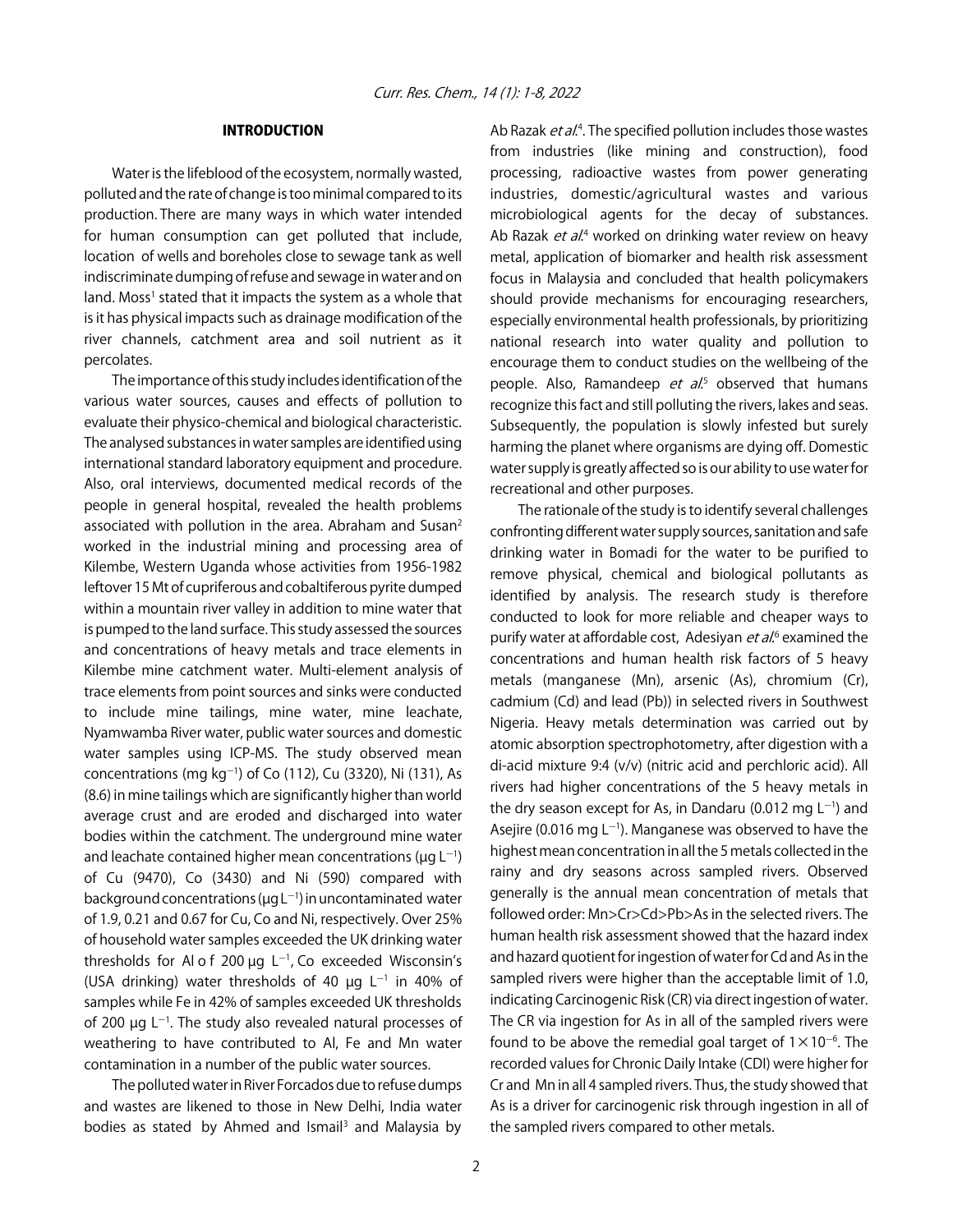Kirschner *et al*.<sup>7</sup> research on human faecal pollution was demonstrated as the primary pollution multiparametric monitoring of microbial faecal pollution to reveal the dominance of human contamination along the Danube River. Animal faecal pollution was of minor important consideration. This study demonstrated the application of host-associated genetic microbial source tracking markers together with the traditional concept of microbial faecal pollution monitoring based on SFIB that significantly enhances the knowledge of the extent and origin of microbial faecal pollution patterns in large rivers. It, therefore, constitutes a powerful tool to guide target-oriented water quality management in large river basins. Water pollution was negatively associated with health outcomes and the common pollutants in industrial wastewater had differential impacts on health outcomes for which small the effects were stronger for low-income respondents according to lgwe et al.<sup>8</sup>.

There are many ways in which water intended for human consumption can get polluted. Water pollution affects man and his environment are affected naturally, deliberate or accidental contamination of drinking water is attributed to water-borne diseases that kill millions of people per year. That, over 70% of the planet is covered by ocean, sea, river and stream and people act as if the bodies of water serve as a limitless dumpsite for wastes, raw sewage, garbage and spills. This will no doubt overwhelm the diluting capacity of the oceans for which coastal water is eventually polluted. Water pollution in Bomadi town resulted from the sitting of wells and boreholes close to sewage tank, dumping of refuse and sewage in the water that results in seepage to pollutes underground and surface water. The main objective of this research is to identify the sources of water pollution in Bomadi, evaluate their physico-chemical and biological composition/characteristics, causes and effects of water pollution and ascertaining compliance with WHO standards and determine the various sources, causes and effects of water pollution in Bomadi to proffer solution and make a recommendation on the problems emanating from water pollution in the area.

#### MATERIALS AND METHODS

**Study area:** Bomadi is a settlement in Delta state that serves as headquarter to Bonadi LGA. It is located on latitude 5°05' and  $15^{\circ}13'$  North of the equator and longitude  $50^{\circ}45'$  and 50°55' East of the Greenwich meridian. It is bounded North by Ughelli LGA on the West by Burutu, on the East and South by Patani LGA. It has to mean annual rainfall with double maxima

in July and September, a hiatus (break) in August, with a pattern in the hinterland of high values above 2,500 mm e.g., Patani and Warns (3,100 mm). Most of the areas are marshy as it experiences a tidal rise of 12-14 m as most of the area is subjected to inundations (floods) for the greater part of the year. The research work was finally carried out at Hydrology Laboratory, Delta State University Abraka, from March, 2019-August, 2020.

**Oral interview:** This study is concerned with the causes and effects of water pollution in Bomadi. The oral interview revealed that the major causes of water pollution in the area are factors of wrong locating of boreholes close to sewage tanks, pit toilets, dump sites and dumping of refuse and sewage into water bodies. Also, the effects of water pollution in the area are identified with inherent scarcity problems as truck-loads of sachet water are supplied from neighbouring Delta and Rivers States on daily basis due to shortage of water supply within Bomadi. This is manifested in price hikes as a sachet of water (50 Cl) costs N20 in Bomadi and N10 in the neighbouring state as the cost implication is a 100% increase of what is obtainable in the states.

The other major problem associated with water pollution is human diseases reported in Bomadi General Hospital. These include the heart and kidneys of patients adversely affected by polluted water that is consumed regularly. Other health problems associated with polluted water are poor blood circulation, skin lesions, vomiting, cholera, malaria, fever, typhoid fever chronic headache, gastroenteritis and damage to the nervous system.

**Sample points:** Water samples for this study were collected from the following sample points: River Forcadoes, Ayama well, Amatebe well, GRA well, borehole 1 and 2 in Bomadi. There is temporal consideration when the water samples were collected. This is when the water is not highly concentrated due to extreme evaporation in the dry season or highly neutralized from much rainwater during the wet season, respectively. To this end, 4 samples were collected bi-weekly for 3 months for each of the 2 seasonal periods, on which, the average sampled values at a particular point source are derived for representative samples taken from the entire chemical analysis.

#### Methodology

Equipment used for sample collection: The equipment used for the collection of water samples and the analysis include sample bottle containers, Atomic Absorption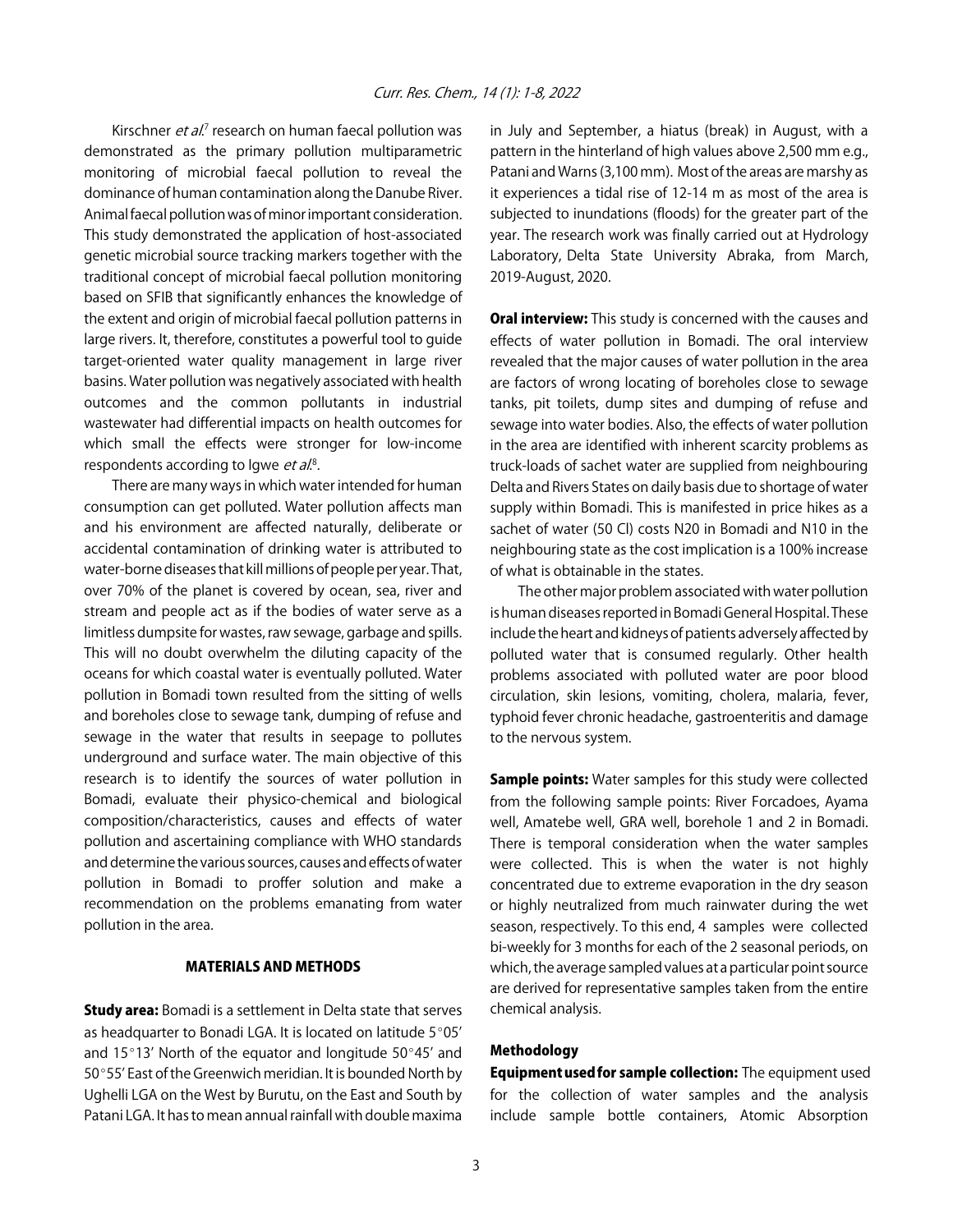Spectrophotometer (AAS)-Chinese Instruments, Model AA320N, China pH meter (Hannah Instruments Model H196107, England), conductivity meter (Hannah Instruments Model EC215, England), Dr. 400 spectrophotometer (B.Scientific Instruments Model 721D, England), dissolved oxygen meter (Swingfield Medicals, Model PHS-3E, England), Thermometer (Hannah Instruments, Centring Model B2, England), Oven ( SOL Instruments, Model 400 T LG, Korea), Hot Plat (SOL Instruments, Model NU-1 LG, Korea, Magnetic stirrer (Hannah Instruments Model HY-HS11, England), Desiccators (B. Scientific Instruments, Model BRC-1, England) and Weighing device/Evaporating dishes (OHAUS, Models AR223CN and CN-003V, USA., filter papers 9 12.50 mm (Paper Filter Company, Lagos, Nigeria), volumetric flasks (various capacity), burettes 50 cm, pipette (various sizes), conical flask (various sizes), measuring cylinder, separating funnel, funnels glass fibrepaper 9 3.3 cm diameters), wash bottles, glass rods, drying dishes, white rubber kegs, distilled, deionized water and dissolved oxygen bottles. The glasses and bottles are supplied by Nigeria Bottling Chemical Company, Lagos, Nigeria.

**Chemicals:** The chemicals used are obtained from the following sources:

**BD 1+chemical pole, England:** -MnSO<sub>4</sub> H<sub>2</sub>O-magnesium tetraoxosulphate (vi) monohydrate Na+-sodium hydroxide pellets, 36% HCl-Hydrogen chloride, 635 HNO<sub>3</sub>-nitric acid, phenolphthalein indicator,  $Na<sub>2</sub>S<sub>2</sub>O<sub>3</sub>$  5H<sub>2</sub>O-sodium pentahydrate and NaNO<sub>3</sub>-sodium nitrite.

May and Belier chemicals, Dagenham, England: -98%  $H_2SO_4$ sulphuric acid, H<sub>2</sub>O<sub>2</sub>-hydrogen peroxide, K<sub>2</sub>Cr<sub>2</sub>O<sub>7</sub>-potassium chromate dried at 103 $^{\circ}$ C for 2 hrs, starch solution, KFH<sub>2</sub>O, potassium monohydrate, KOH-potassium hydroxide chloroform, KI-potassium Iodide.

The parameters tested for include: PH, temperature, total dissolved solid, total use, total hardness, bicarbonate, nitrate, sulphate, calcium, iron, lead, cadmium, copper, zinc, magnesium and total coliform count.

**Sample collection:** The water sample containers (white rubber kegs) were cleaned with 2HNO<sub>3</sub>, (Trioxonitrate V acid), acetone and distilled or deionized water, thereafter the containers were air-dried. The procedure was followed to remove traces of adhering elements or contaminants in samples. On arrival from collection sites, the samples were at once refrigerated between 0-4°C.

#### **RESULTS**

The methods of physical, chemical and biological analysis of the water sample follow the UN analytical methods in a government-approved laboratory (Timiebi Technical company, Bomadi/Ughelli). The chemical characteristics of water are numerous. Most substances that dissolve in and react with water are used as chemical water quality characteristics tests. Hundreds of other chemicals might be tested for or monitored but only the most relevant few are routinely carried out for time and cost-effectiveness and also, because of exorbitant cost in such analysis in Nigeria. But, the availability of abundant supply of water from surface or underground sources is one of the major factors influencing the pattern of portability and industrial location in the country. Table 1 shows the result of laboratory water samples analysis of data collated fo r the various samples. The analysed water data specified the various substances found and their implications are further presented side by side with WHO reference standards for easy reference and comparison are presented in order of sample points listed viz: (1) River Forcados, (2) Ayama Well, (3) Ametebe Well, (4) GRA Well, (5) Bomadi Borehole I and (6) Bomadi Borehoedts summarised as follows: Turbidity  $(34.10 \text{ mg L}^{-1})$ , DO  $(38.0 \text{ Ca } (200) 1500 \text{ mg L}^{-1})$ , 12007 mg L<sup>-1</sup>) and Zn (15.0 mg L<sup>-1</sup>), carbonate (0.01 mg L<sup>-1</sup>) and nitrate  $(5.55 \text{ mg L}^{-1}).$ 

Within WHO acceptable: Temperature (28.20°C), hardness (4.00), total coliform (Nil).

Below WHO acceptable standard limits: TSS (3.00 mL), salinity (38.50 mg L<sup>-1</sup>), pH (4.65 mg L<sup>-1</sup>), copper (1.50 mg L<sup>-1</sup>), bicarbonate (6.30 mg L<sup>-1</sup>) and sulphate (10.15 mg L<sup>-1</sup>).

The analysed water data specified the various substances found and their implications using the WHO reference standard of permissible limits as follow.

Total dissolved solid (TDS): The WHO standard value for TDS is 500 mg  $L^{-1}$ . The values recorded are within 7.45-20.10 mg  $L^{-1}$ , far below the acceptable limit and therefore, of no significant effect.

Temperature: There is no WHO standard value for Temperature, The temperatures of 20.10-28.20 recorded are within the temperature of the environment.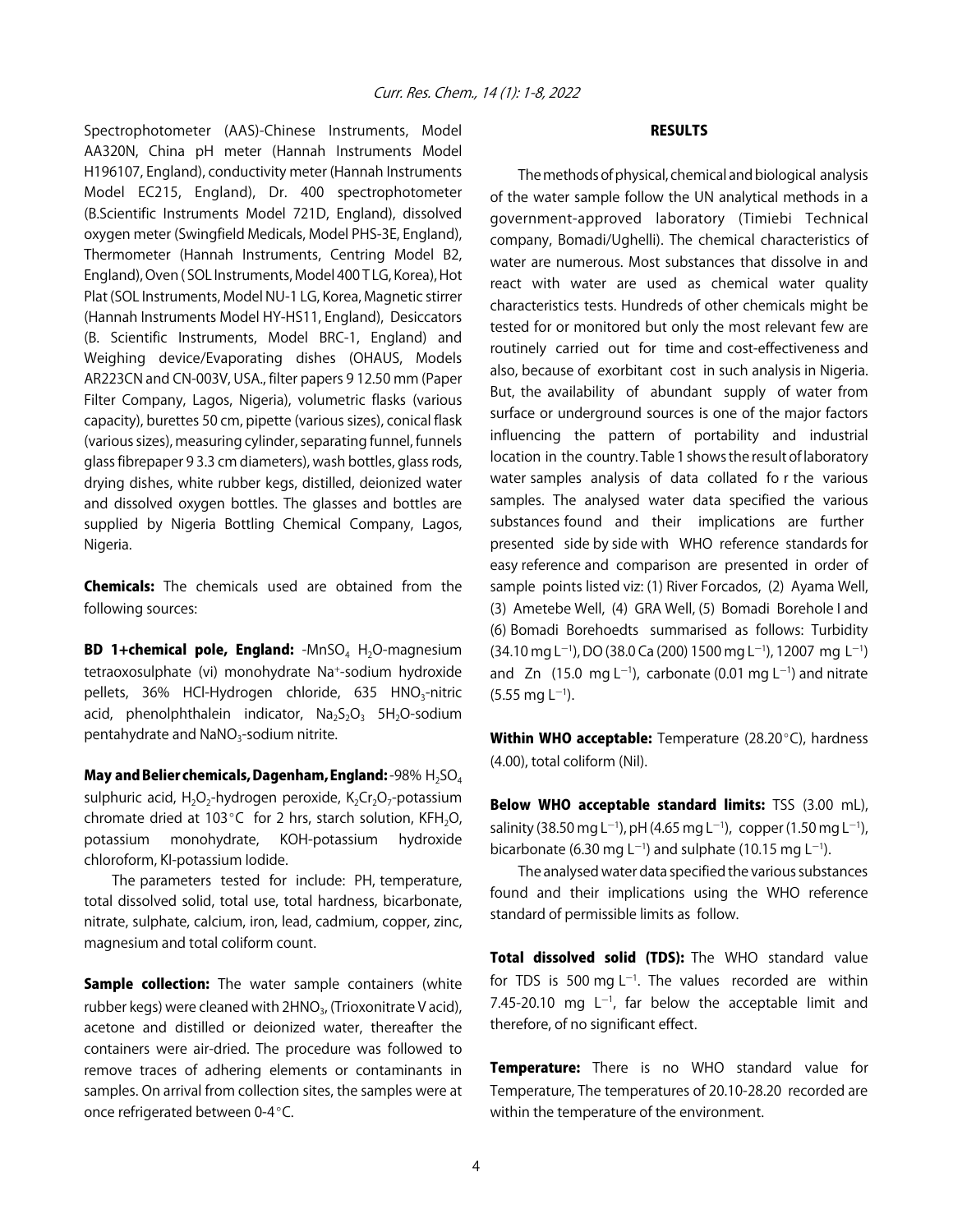| Table 1: Results of laboratory water analysis |                         |                |            |              |                 |            |            |
|-----------------------------------------------|-------------------------|----------------|------------|--------------|-----------------|------------|------------|
| Tested parameters                             | WHO's acceptable limits | River forcados | Ayama well | Amatebe well | <b>GRA</b> well | Borehole 1 | Borehole 2 |
| TDS (mg $L^{-1}$ )                            | 500.00                  | 7.45           | 12.75      | 16.50        | 20.10           | 9.25       | 11.65      |
| Temperature (°C)                              | 0.00                    | 28.15          | 22.75      | 28.15        | 28.20           | 20.15      | 20.10      |
| Total hardness (mgegeaco3)                    | 500.00                  | 2.00           | 1.50       | 1.28         | 2.01            | 3.45       | 4.00       |
| Turbidity (NTU)                               | 5.00                    | 34.10          | 1.67       | 1.12         | 32.40           | 3.16       | 1.17       |
| $DO(mq L^{-1})$                               | 200.00                  | 34.15          | 38.50      | 25.50        | 27.00           | 22.40      | 25.45      |
| TSS ( $mg L^{-1}$ )                           | 0.00                    | 1.50           | 2.59       | 2.01         | 3.00            | 1.00       | 1.00       |
| Salinity (mg $L^{-1}$ )                       | 200.00                  | 34.15          | 38.50      | 25.50        | 27.00           | 22.40      | 25.45      |
| pH                                            | 7.50                    | 3.05           | 4.10       | 4.35         | 4.65            | 3.61       | 3.60       |
| <b>Microbiology</b>                           |                         |                |            |              |                 |            |            |
| Total coliform CFU/100 mL                     | 0.00                    | 0.00           | 0.00       | 0.00         | 0.00            | 0.00       | 0.00       |
| Metals calcium (mg $L^{-1}$ )                 | 75                      | 200            | 0.56       | 0.49         | 0.72            | 0.51       | 0.51       |
| Iron (mg $L^{-1}$ )                           | 0.30                    | 1.00           | < 0.001    | < 0.001      | 0.21            | 0.21       | 0.21       |
| Lead (mg $L^{-1}$ )                           | N/A                     | 0.05           | < 0.001    | 0.12         | < 0.001         | < 0.001    | < 0.001    |
| Cadmium (mg $L^{-1}$ )                        | N/A                     | 0.01           | < 0.001    | < 0.001      | 0.004           | 0.007      | 0.007      |
| Copper (mg $L^{-1}$ )                         | 0.05                    | 1.50           | < 0.001    | < 0.001      | < 0.001         | < 0.001    | < 0.001    |
| Zinc (mg $L^{-1}$ )                           | 5.00                    | 15.00          | 0.03       | 0.05         | 0.04            | 0.03       | 0.03       |
| Magnesium (mg $L^{-1}$ )                      | 50.00                   | 150.0          | 0.17       | 0.15         | 0.25            | 0.15       | 0.15       |
| <b>Anions</b>                                 |                         |                |            |              |                 |            |            |
| Carbonate                                     | 500.00                  | 0.01           | 0.01       | 0.01         | 0.01            | 0.01       | 0.01       |
| Bicarbonate                                   | 500.00                  | 6.30           | 6.10       | 6.00         | 4.00            | 4.00       | 4.00       |
| Sulphate (mg $L^{-1}$ )                       | 200.00                  | 6.10           | 10.15      | 1.30         | 9.10            | 1.00       | 1.80       |
| Nitrate (mg $L^{-1}$ )                        | 0.00                    | 0.40           | 0.27       | 0.10         | 0.11            | 1.56       | 5.55       |

#### Curr. Res. Chem., 14 (1): 1-8, 2022

Source: Timiebi Technical Company, Bomadi/Ughelli, Do: Dissolved oxygen, TSS: Total suspended solid and TDS: Total dissolved solids

Total hardness: The WHO acceptable standard value for hardness is 500 mg  $L^{-1}$ . The value of 1.28-4.00 recorded is of no significant effect.

Turbidity (NTU): The WHO standard for turbidity is 5NTU. All the values obtained for the different point values 1.12-34.10 mg  $L^{-1}$  are lower than the standard except the wells at GRA and River Forcados have 32.40 and 34.10 NTU, respectively. That show characteristic of high turbidity and therefore possess some particles in the form of colouration should be addressed by boiling and filtration.

**Dissolved oxygen (DO):** The value for the WHO standard is 200 mg  $L^{-1}$ . The values for all points are lower than the WHO standard with minimum and maximum values of 22.40 and 38.50 mg  $L^{-1}$ , respectively. The result implies that it will allow light to reach deeper waters and make oxygen available to fishes and other aquatic lives at the surface and at depth.

Total suspended solid (TSS): There is no WHO standard value for suspended solids. The result of the analysis shows that there are some suspended solids at different points recorded in the range of 1.00 and 3.00 mg  $L^{-1}$ .

**Salinity:** There is no WHO standard value from the result of the analysis, the values of 22.40-38.50 mg  $L^{-1}$  for all the

samples from all points are less than the WHO standard. These indicate that the water from the different sampled points is of low salinity.

**pH:** The maximum acceptances WHO limit are 7.50 mg L<sup>-1</sup>. The result of the analysis is of values between 3.05 and 4.65 mg L $^{-1}$ . These values indicate that the water is acidic. This means that the water from the source is not good for consumption except when treated scientifically to lower this value.

**Total coliform:** The value of the WHO coliform standard limit is nill. The results from the analysis show nil values. These indicate that there are no microbial organisms found in the water.

#### Metals

**Calcium:** The WHO acceptable limit is 75.00 mg  $L^{-1}$ . All values for the different points are 0.49-0.72 mg  $L^{-1}$  except River Forcados with 200 mg  $L^{-1}$  that requires treatment. The other samples with values lower than the WHO standard limit indicate that there is little concentration of calcium in the water.

**Iron (Fe):** The maximum acceptable limit for iron is 0.30 mg L $^{-1}$ . The results are less than 0.001-0.21 Mg except for River Forcados with 1.00 mg  $L^{-1}$ . The values indicate the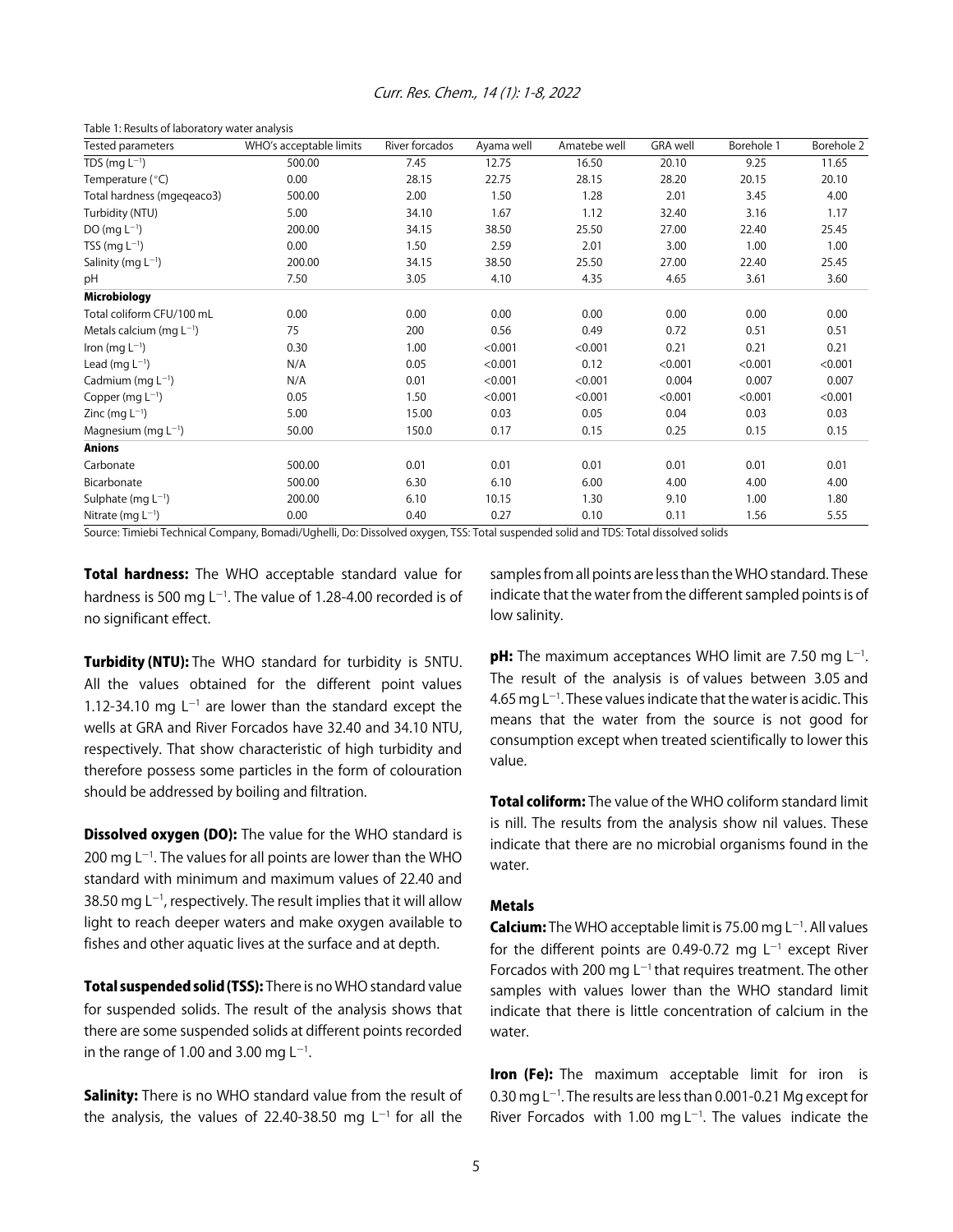minute presence of iron and therefore of no significance in most samples. River Forcados requires water treatment before usage.

Lead (Pb): The maximum acceptable limit for lead is not available. From the result of these before analysis, values of less than 0.001-0.12 mg  $L^{-1}$  are recorded for the sources. Lead presence is recorded at different water sampled points and must be treated for poisonous substance usage.

**Cadmium (Cd):** The maximum acceptable limit for cadmium is not available. The result of the analysis has values for cadmium from the different points is 0.001-0.007 mg  $L^{-1}$ except for River Forcados with 0.01 mg  $L^{-1}$ . This shows that there is a concentration of cadmium in the water that requires treatment before usage as cadmium is very dangerous to health.

**Copper (Cu):** The maximum acceptable limit for copper is 0.05 mg  $L^{-1}$ . From the result, the value of copper at the different sample points is less than 0.001 mg  $L^{-1}$  except for River Forcados with 1.50 mg  $L^{-1}$ . The values are less than the WHO acceptable limit with exception of the river that necessitates water purification. This shows that there is a tolerable little concentration of copper in most of the water samples.

**Zinc (Zn):** The maximum acceptable limit of WHO stands and for zinc is 5.00 mg  $L^{-1}$ . The analysed values for zinc are 0.03-0.05mg  $L^{-1}$  for all samples except River Forcados with 15.00 mg  $L^{-1}$  that requires treatment. The other samples are with values lower than the WHO standard limit indicates that there is little zinc in other water samples and of no significant effects.

Magnesium (Mg): The maximum acceptable limit for magnesium is 50.00 mg  $L^{-1}$ . The values range from 0.15-0.25 mg  $L^{-1}$  except for River Forcados with 150.00 mg  $L^{-1}$ that requires treatment. The other samples with values lower than the WHO standard limit indicate that there is little concentration of the metal in water.

#### Anion

**Carbonate:** The maximum value of the WHO standard for carbonate is 500.00 mg  $L^{-1}$ . The result of the analysis shows that the values of carbonate present in the water from

different sample points are less than 0.01 mg  $L^{-1}$ . This is lower than the WHO acceptable limit and of no significant effects.

**Bicarbonate:** The maximum acceptable limit is 500.00 mg L<sup>-1</sup>. The results of water analysis show values between 4.00-6.30 mg  $L^{-1}$  are recorded for the samples. There is a negligible quantity of bicarbonate in the water as the values from different sample points are lower compared with that of the WHO standard limit and therefore of no significant effect.

**Sulphate:** The maximum acceptable limit is 200 mg  $L^{-1}$ . The result of the analysis shows values between 1.00-10.15 mg  $L^{-1}$ are recorded for the samples. There is a negligible quantity of sulphate in the water as the values from different sample points are lower, compared with that of the WHO standard limit.

Nitrate: The minimum acceptable WHO standard is 0.00 mg  $L^{-1}$ . The analysis shows that there is a presence of nitrate in water samples in the area between 0.10-5.55 mg L<sup>-1</sup>. Thus, the treatment of water in this regard is necessary before usage for domestic and industrial purposes.

#### **DISCUSSION**

The water chemical analysis in Bomadi present various substances within, above and below WHO acceptable limits. The findings indicate major problems associated with harmful substances found if polluted water is consumed regularly. Based on Health data from the General Hospital and oral interviews conducted, the health problems associated with polluted water in the area resulted in the heart and kidney adversely affected, poor blood circulation, gastroenteritis, Respiratory illnesses, complications in childbirth, damage to the nervous system, skin lesions, vomiting, cholera, and damage to the nervous system. Others are diarrhoea, dysentery, anaemia, malaria fever, yellow fever, typhoid fever, cholera, dengue, chronic headache and odour. Moreover, Kirschner *et al*.<sup>7</sup> further stated the various ways in which water is put to use that include industrial, farming, domestic and human consumption. They include free from organisms and chemical substances, not in large concentrations enough to adversely affect health positively. Adejumoke *et al.*<sup>9</sup>, studied pollution effects, prevention and climate impact indicated that water environment treatment led to improved health outcomes and water is a very important resource both to man, plants and animals in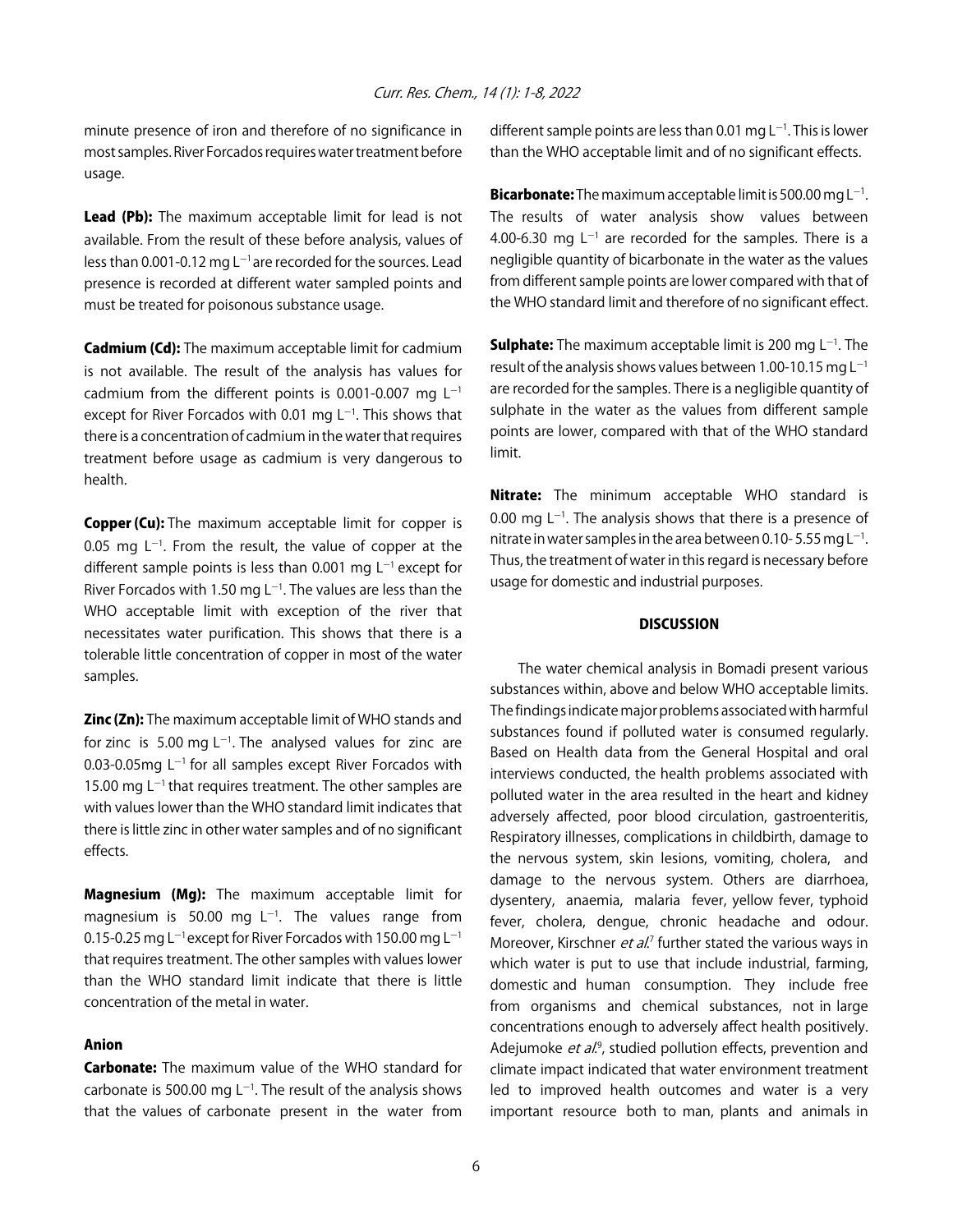water-deficient areas. This research method involves physical, chemical and biological water analysis in line with the study conducted by Joshua and Nazrul<sup>10</sup> on the pollution situation of Turag River in Dhaka, Bangladesh and the health problem of the surrounding residents. Owa<sup>11</sup> presented in this paper details on water pollution various sources, effects, control and management Rene *et al*.<sup>12</sup> also stated the major challenge that humanity is facing in the 21st century on water pollution are mainly groups of aquatic contaminants, their effects on human health and various approaches to mitigate pollution of the freshwater resource have been carried out. The results of the research reflect the work to ascertain the pollution situation of the Turag River in Dhaka, Bangladesh together with the health problem of the surrounding residents. Like Bomadi Rivers, the results clearly stated that the water quality of the Turag River may not be in a position to sustain aquatic life as they are also not suitable for domestic purposes. The maximum recorded values of pH, colour, turbidity, Biochemical Oxygen Demand (BOD5), Hardness, Total Dissolved Solids (TDS), Chloride (Cl<sup>-</sup>), Carbon-Dioxide (CO<sub>2</sub>) and Chemical Oxygen Demand (COD) are 7.1 mg  $L^{-1}$ , 625 ptcu, 97.2, 4.65, 1816, 676, 5, 15.5 and 78 mg L<sup>-1</sup>, respectively. The maximum concentration of turbidity, BOD, hardness, TDS and COD found in the Turag River is much higher than the permissible limit. The study also provides medical evidence that local communities are suffering from a variety of health problems including skin, diarrhoea, dysentery, respiratory illnesses, anaemia and complications in childbirth. Yellow fever, cholera, dengue, malaria and other epidemic diseases are also found in this area. Furthermore, people are suffering from odour pollution and respiratory problems too<sup>10</sup>.

There is no viable policy implementation on water pollution in Nigeria, hence the need for articulation of presentation by Andreea-Mihaela<sup>13</sup> on water pollution challenges and policies future direction in Malaysia. The reiterated the necessity of the implementation of the WHO policies to improve water quantity and quality despite the progress made in improving stream qualities in most MDC's14.

The recommendations emanating from this work are as follows: That the government should set up a body to monitor the environment and penalize those who pollute the environment. Individuals should be educated on the possible implications of polluted water sources available to them and the dangers posed by using polluted water. There should be periodic education on the need to purify the water available to them before usage especially for potable means.

#### CONCLUSION

Based on the findings of this study, the following conclusions are drawn. Water pollution in Bomadi results from human activities ranging from social, domestic habits and oil spillages. The activities of man in the environment result in pollution of the water resources, health problems and shortage of potable water supply. In line with environmental protection agency, water pollution in the area degrades surface waters making them unsafe for drinking, fishing, swimming and domestic and industrial uses. However, pollution is a cankerworm that has continued to pose a serious threat to human developmental activities, in a process of not making life more meaningful. If this situation is left unchecked, it will cause more harm to the people in the area.

#### SIGNIFICANCE STATEMENT

The significance of this research is to generate serious concern on the causes and effects of water pollution on man, plants and the ecosystem and to establish the need to address the problem of polluted water in the area. That is, for water to be purified to avoid the danger posed by pollutants. Though water is found everywhere, the needed available quality and quantity of the specified standard for use is limited. This study will address the problem of indiscriminate disposal of the refuse dump on land and water. This research results will be presented to stakeholders in Delta State and Bomadi Local Government for the reduction of sickness related to waterborne diseases and will no doubt help to raise the living standard and the well-being of the people.

#### **REFERENCES**

- 1. Moss, B., 2008. Water pollution by agriculture. Phil. Trans. R. Soc. B, 363: 659-666.
- 2. Abraham, M.R. and T.B. Susan, 2017. Water contamination with heavy metals and trace elements from Kilembe copper mine and tailing sites in Western Uganda; implications for domestic water quality. Chemosphere, 169: 281-287.
- 3. Ahmed, S. and S. Ismail, 2018. Water pollution and its sources, effects and management: A case study of Delhi. Int. J. Curr. Adv. Res., 07: 10436-10442.
- 4. Ab Razak, N.H., S.M. Praveena, A.Z. Aris and Z. Hashim, 2015. Drinking water studies: A review on heavy metal, application of biomarker and health risk assessment (a special focus in Malaysia). J. Epidemiol. Global Health, 5: 297-310.